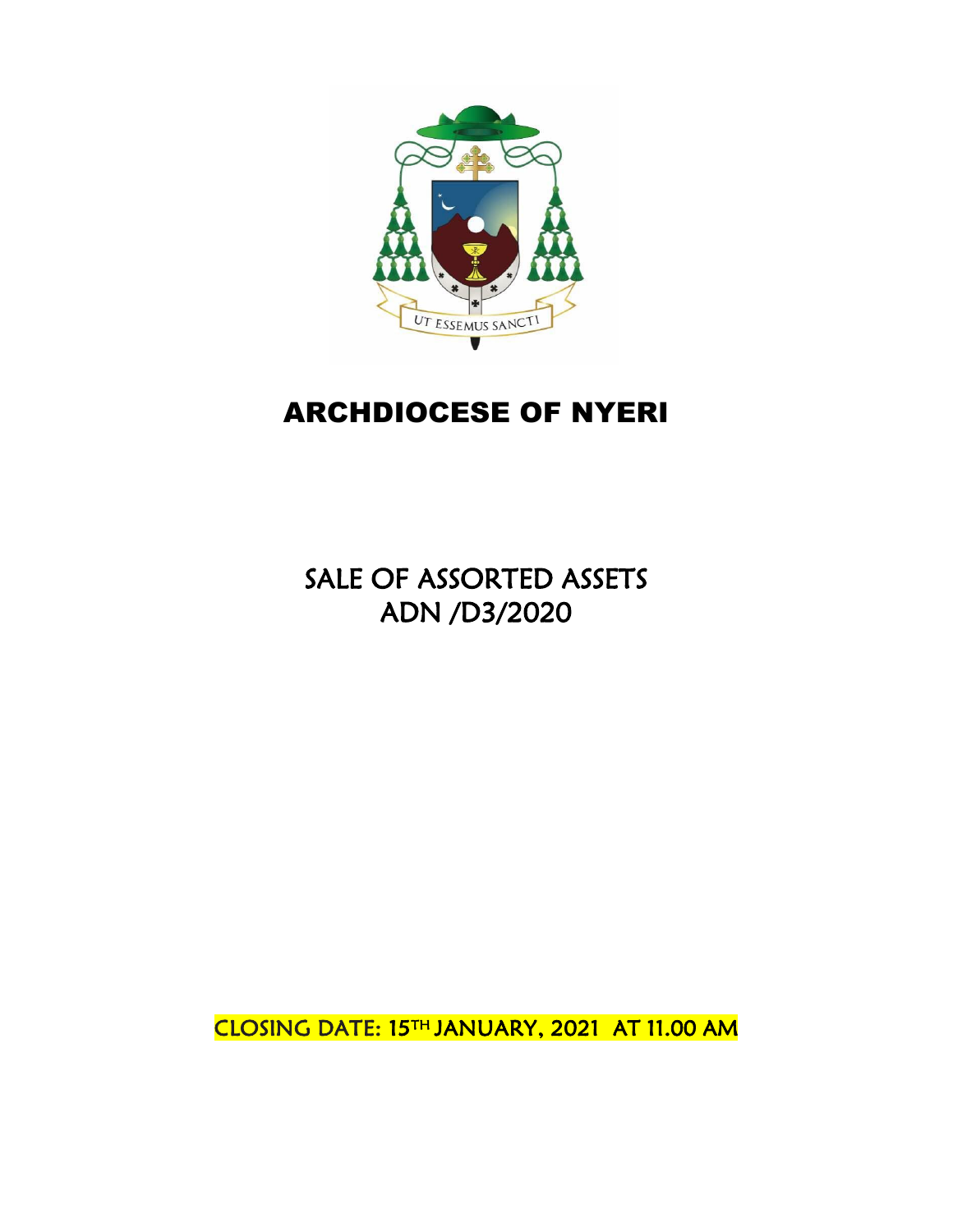### **SECTION I - INVITATION TO TENDER**

### **Tender No: ADN /D3/2020**

### **Tender Name: SALE OF ASSORTED ASSETS**

- 1.1 The **Catholic Archdiocese of Nyeri** now invites sealed tenders from eligible candidates to purchase **Assets.**
- 1.2 Interested eligible candidates may obtain further information and document from our websites; [www.adnyeri.org/disposal](http://www.adnyeri.org/disposal) or [www.adnhillfarm.co.ke/disposal](http://www.adnhillfarm.co.ke/disposal)
- 1.3 Arrangements to view the listed items can be made via **Finance Office or Hill Farm** on **0735720627 or 0720097391** on normal working days from **Monday 28th December, 2020 to Wednesday 13th January, 2021 from 8.00AM to 4.00PM**
- 1.4 Completed tender documents are to be enclosed in a plain sealed envelopes clearly marked with the tender reference number and the tender name should be dropped at the Finance Office - Kamakwa **or be addressed to the, Procurement Officer, Archdiocese of Nyeri – Nyeri Catholic Secretariat, P.O. Box 288 – 10100 Nyeri** on or before **Friday, 15th January, 2021 at 11.00 AM**
- 1.5 Prices quoted must be in Kenya Shillings and shall remain valid for 60 days from the closing date of the tender.
- 1.6 Tenders will be opened immediately thereafter at our **Finance Office Hall - Kamakwa** in the presence of the tenderers or their representatives who choose to attend.

#### **NOTE:**

**1. CATHOLIC ARCHDIOCESE OF NYERI DOES NOT LEVY ANY FEES IN ORDER TO AWARD TENDERS.**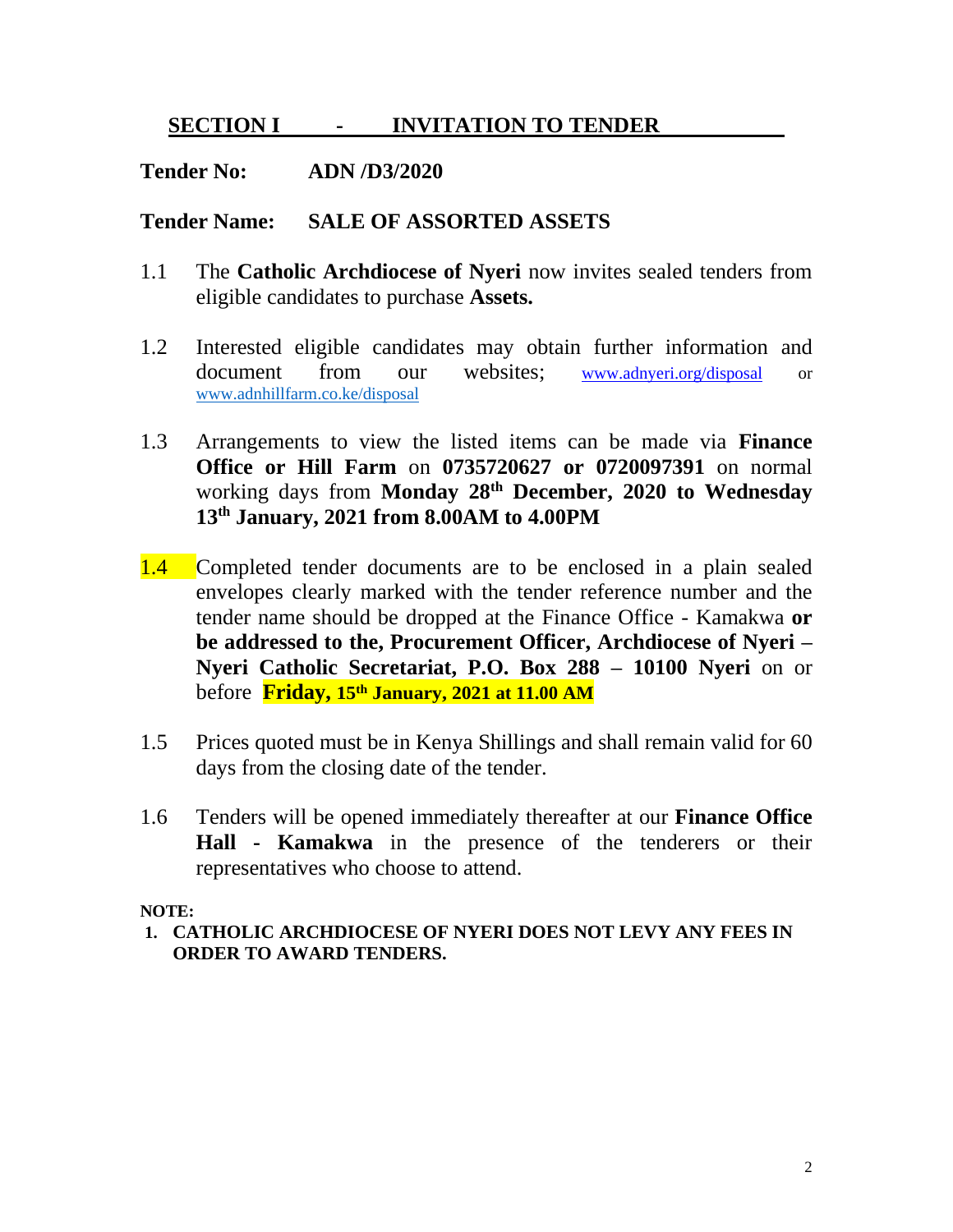# **SECTION II - INSTRUCTIONS TO TENDERERS**

# **Table of Clauses**

|      |                                        | Page |
|------|----------------------------------------|------|
| 2.1  |                                        | 4    |
| 2.2  |                                        | 4    |
| 2.3  |                                        | 4    |
| 2.4  | Clarification of documents             | 4    |
| 2.5  |                                        | 5    |
| 2.6  |                                        | 5    |
| 2.7  |                                        | 6    |
| 2.8  |                                        | 6    |
| 2.9  |                                        | 6    |
| 2.10 |                                        | 6    |
| 2.11 | Modification and withdrawal of tenders | 7    |
| 2.12 |                                        | 7    |
| 2.13 |                                        | 7    |
| 2.14 | Evaluation and comparison of tenders   | 8    |
| 2.15 |                                        | 8    |
| 2.16 |                                        | 8    |
| 2.17 |                                        | 9    |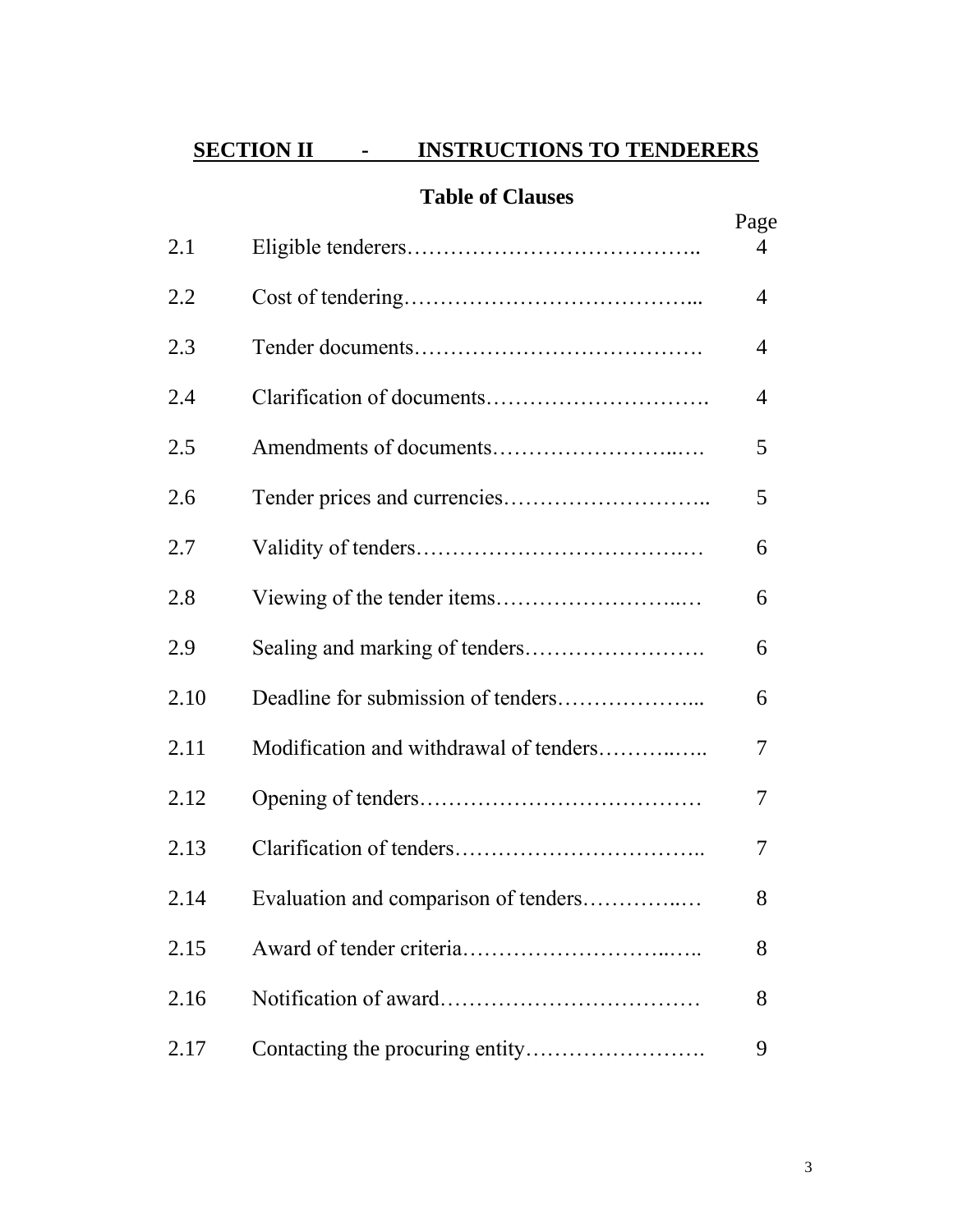# **2.1 Eligible Tenderers**

- 2.1.1 This Invitation for Tenders is open to all eligible tenderers
- 2.1.2 Tenderers shall not be under a declaration of ineligibility for corrupt or fraudulent practices
- 2.1.3 The procuring entity's employees, committee members, board members and their relatives (spouse and children) are not eligible to participate in the tender unless where specifically allowed.

# **2.2 Cost of Tendering**

2.2.1 The tenderer shall bear all costs associated with the preparation and submission of its tender, and the procuring entity, will in no case be responsible or liable for those costs, regardless of the conduct or outcome of the tendering process.

# **2.3 The Tender Document**

- 2.3.1 The tender document comprises the documents listed below and any addenda issued in accordance with clause 2.5 of these instructions to tenderers.
	- (i) Invitation to tender
	- (ii) Instructions to tenderers
	- (iii) Schedule of items and price
	- (iv) Conditions of Tender
	- (v) Form of tender
	- (vi) Confidential Business questionnaire Form
	- (vii) Code of Ethics Commitment Declaration Form
- 2.3.2 The tenderer is expected to examine all instructions, forms, terms and specifications in the tender documents. Failure to meet all the requirements of the tender will be at the tenderer's risk and may result in the rejection of its tender.

# **2.4. Clarification of Documents**

2.4.1 A prospective tenderer requiring any clarification of the tender document may notify the Procuring entity in writing or by post at the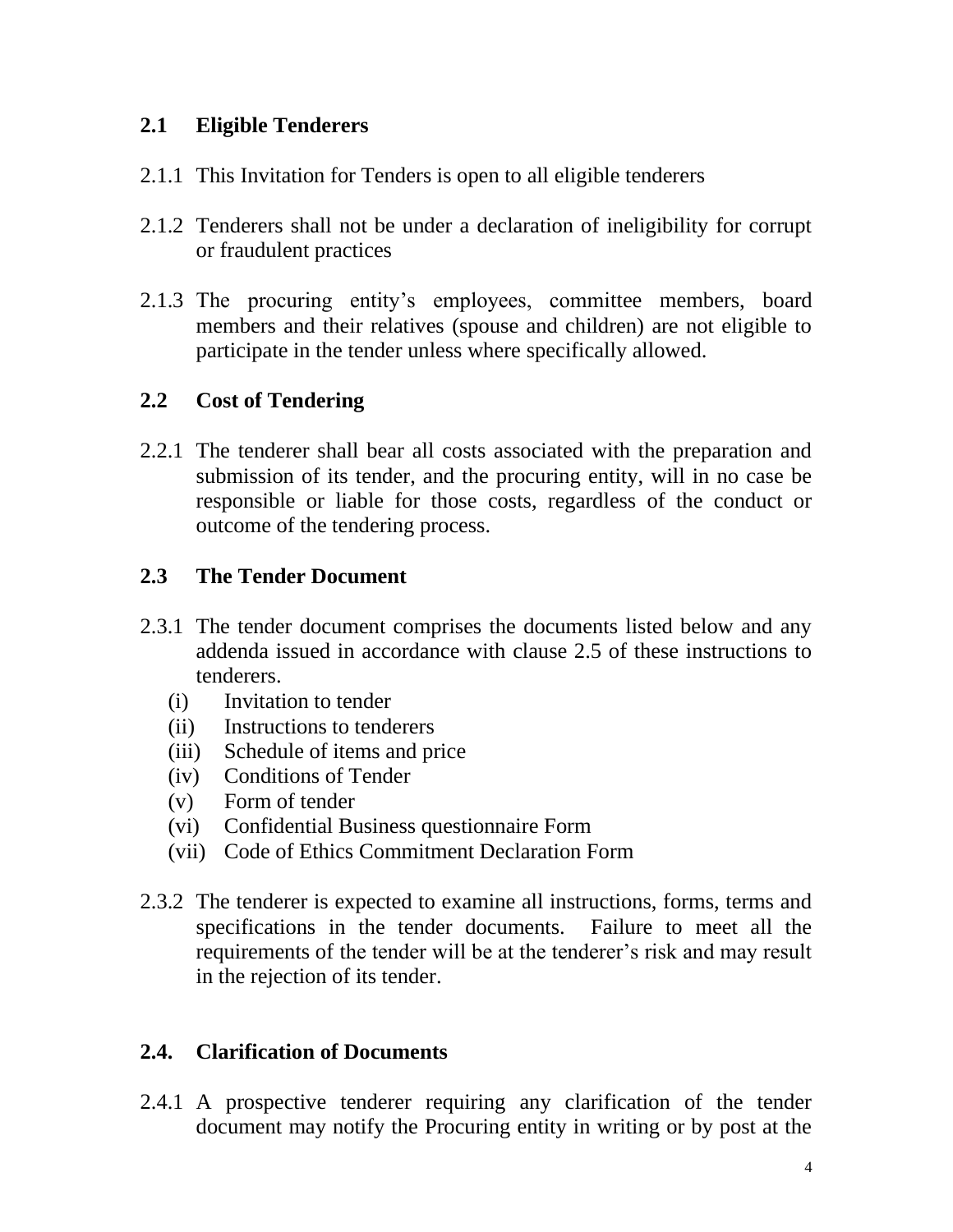entity's address indicated in the Invitation for tenders. The Procuring entity will respond in writing to any request for clarification of the tender documents.

- 2.4.2 Clarification of tenders shall be requested by the tenderer to be received by the procuring entity not later than **7 days** prior to the deadline for submission of tenders.
- 2.4.3 The procuring entity shall reply to any clarifications sought by the tenderer within 3 days of receiving the request to enable the tenderer to make timely submission of its tender.

### **2.5 Amendment of Documents**

- 2.5.1 At any time prior to the deadline for submission of tenders, the Procuring entity, for any reasons, whether at its own initiative or in response to a clarification requested by a prospective tenderer, may modify the tender documents by amendment
- 2.5.2 All prospective candidates that have received the tender documents will be notified of the amendment in writing or by post and will be binding on them.
- 2.5.3 In order to allow prospective tenderers reasonable time in which to consider the amendment in preparing their tenders, the Procuring entity, at its discretion, may extend the deadline for the submission of tenders.

### **2.6 Tender Prices and Currencies**

- 2.6.1 The tenderer shall indicate on the appropriate Price Schedule the unit prices and total tender price of the items it proposes to purchase under the contract
- 2.6.2 Prices quoted by the tenderer shall be fixed during the tender validity period and not subject to variation on any account. A tender submitted with an adjustable price quotation will be treated as nonresponsive and will be rejected
- 2.6.3 The Price quoted shall be in Kenya Shillings.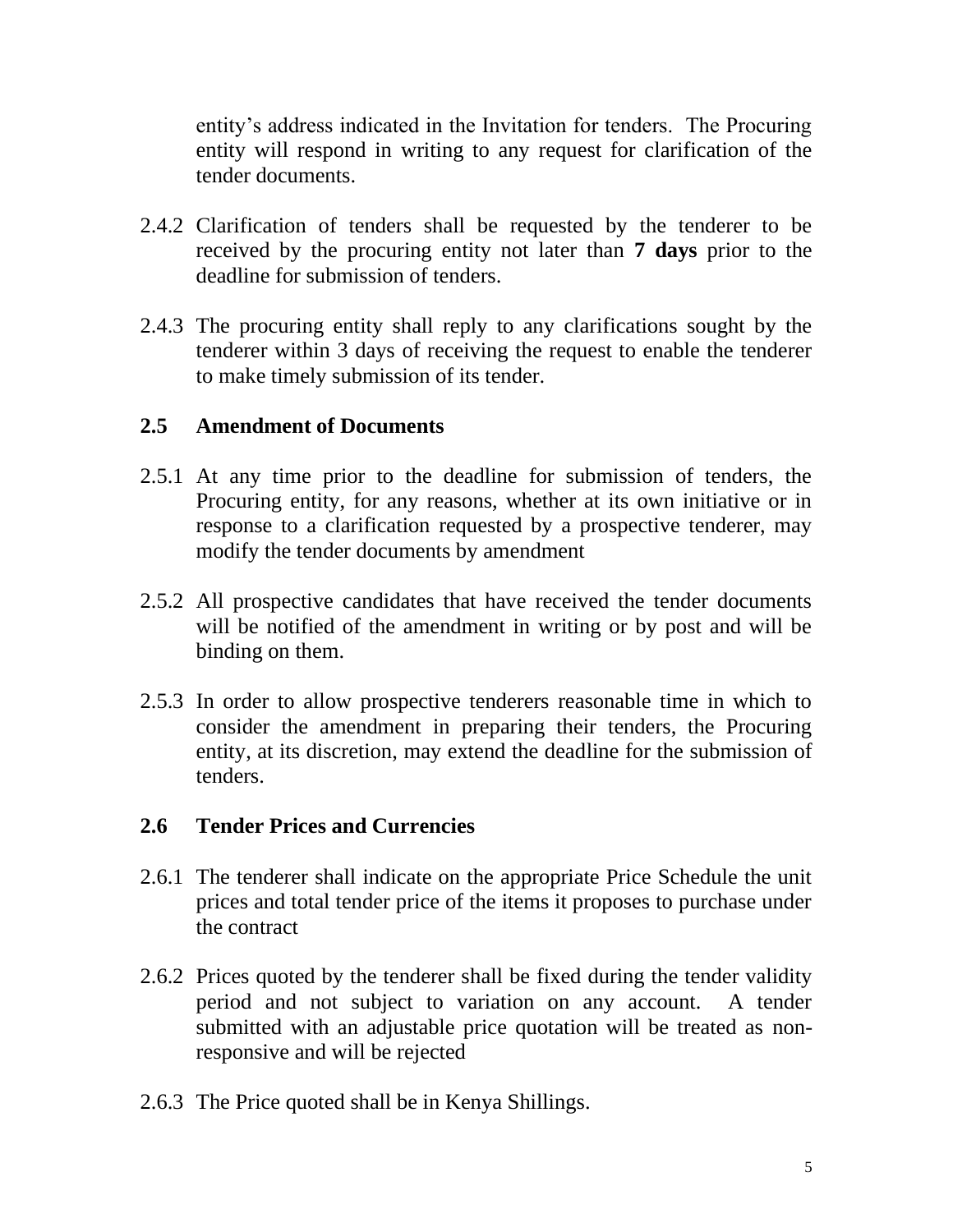# **2.7 Validity of Tenders**

- 2.7.1 Tenders shall remain valid for 60 days after date of tender opening prescribed by the Procuring entity, pursuant to paragraph 2.10 Tender valid for a shorter period shall be rejected by the Procuring entity as non-responsive.
- 2.7.2 In exceptional circumstances, the Procuring entity may solicit the Tenderer's consent to an extension of the period of validity. The request and the responses thereto shall be made in writing. A tenderer granting the request will not be required nor permitted to modify its tender.

# **2.8 Viewing of Tender Items**

2.8.1 Prospective bidders are advised to view the items, stores/equipment in liaison with the procuring entity before they bid for each item. This will enable them to arrive at the most reasonable and competitive bids. Bids are based on AS WHERE IS CONDITION and the seller does not warrant the conditions of the items.

### **2.9 Sealing and Marking of Tenders**

2.9.1 The tenderer shall seal the tender and mark it with the number and name of the tender and "DO NOT OPEN BEFORE" **15th JANUARY, 2021 at 2.00pm.**

### **2.10 Deadline for Submission of Tenders**

2.10.1. Tenders must be received by the Procuring entity at the address specified not later than **FRIDAY, 15 th JANUARY, 2021 at 11.00am.**

2.12.1 The procuring entity may, at its discretion, extend this deadline for the submission of tenders by amending the tender documents in accordance with paragraph 2.5. In which case all rights and obligations of the procuring entity and tenderers previously subject to the deadline will thereafter be subject to the deadline as extended.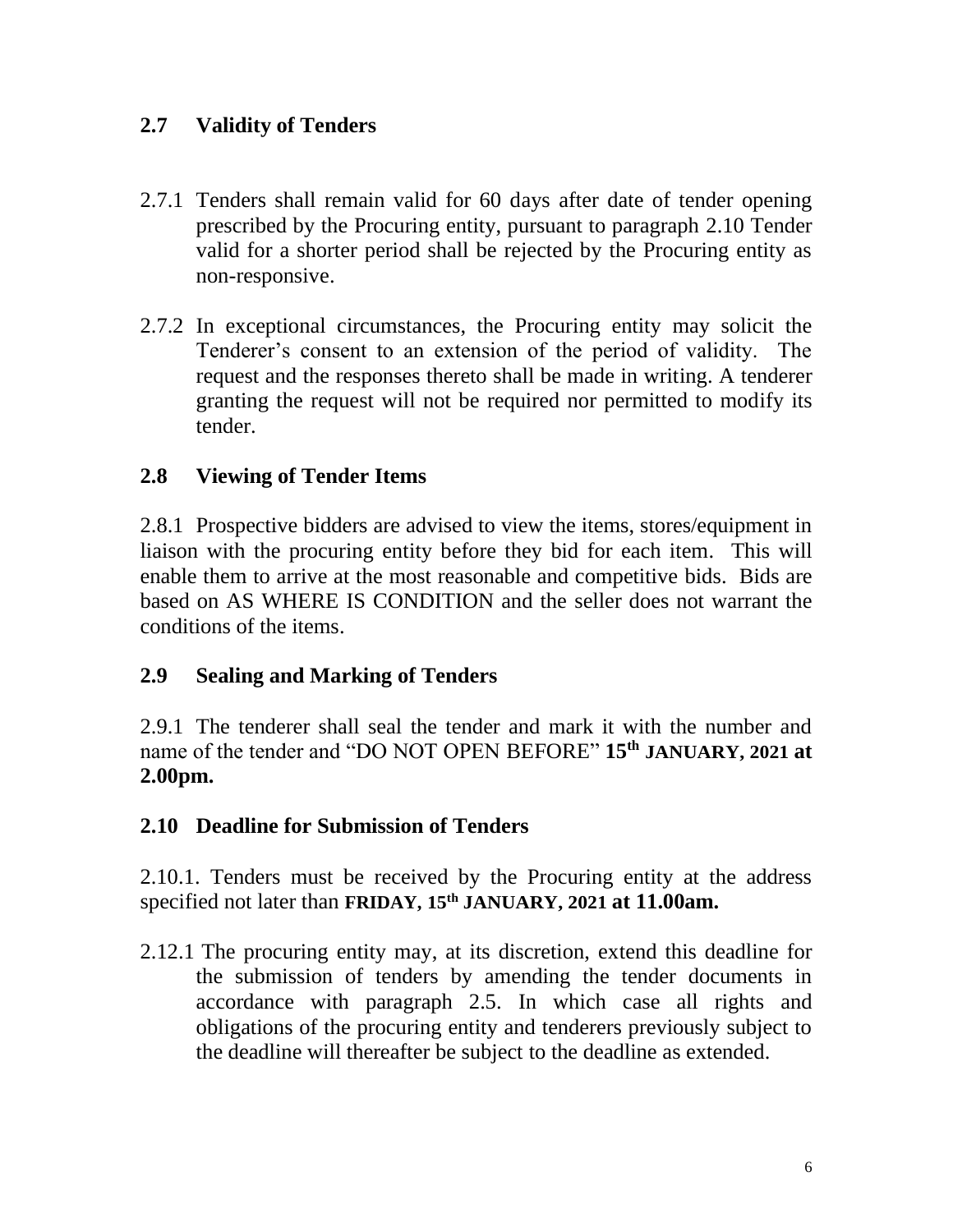# **2.11 Modifications And Withdrawals Of Tenders**

# **2.11.1 Modification of tenders**

- 2.11.1.1 The tenderer may modify or withdraw its tender after the tender's submission, provided that written notice of the modification, including substitution or withdrawal of the tenders, is received by the Procuring entity prior to the deadline prescribed for submission of tenders.
- 2.11.1.2 The Tenderer's modification or withdrawal notice shall be prepared, sealed, marked, and dispatched in accordance with the provisions of paragraph 2.9.1.
- 2.11.1.3 No tender may be modified after the deadline for submission of tenders

# **2.11.2 Withdrawals and tenders**

2.11.2.1 No tender may be withdrawn in the interval between the deadline for submission of tenders and the expiration of the period of tender validity specified by the tenderer.

# **2.12 Opening of Tenders**

2.12.1 The Procuring entity will open all tenders on **FRIDAY, 15<sup>th</sup> JANUARY 2021 at 2.00pm** and in the location specified in the invitation to tender.

The tenderers or representatives who are present shall sign a register evidencing their attendance.

- 2.12.1The tenderers' names, tender modifications or withdrawals, tender prices, and such other details as the Procuring entity, at its discretion, may consider appropriate, will be announced at the opening.
- 2.12.1The Procuring entity will prepare minutes of the tender opening.

### **2.13 Clarification of tenders**

2.13.1To assist in the examination, evaluation and comparison of tenders the Procuring entity may, at its discretion, ask the tenderer for a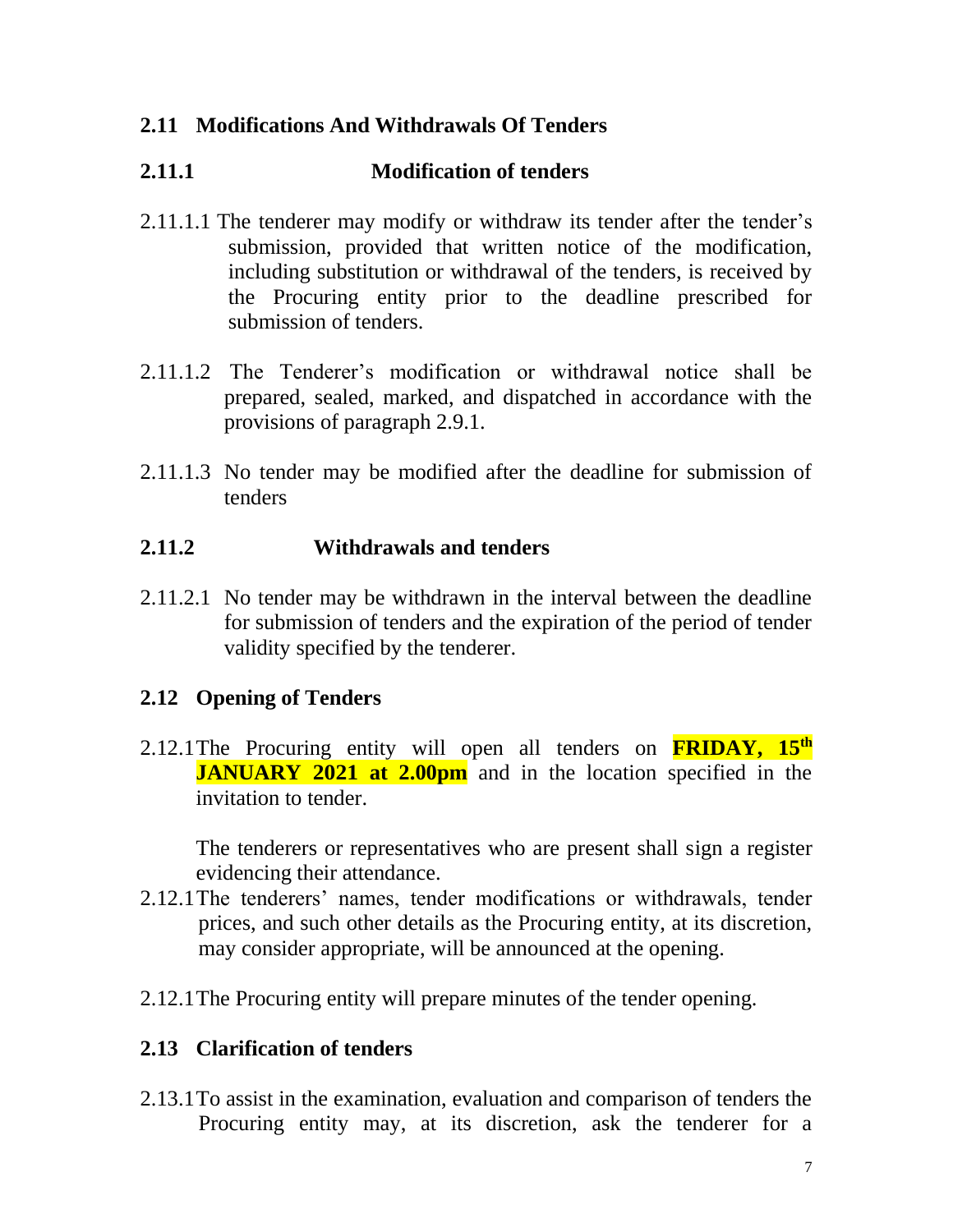clarification of its tender. The request for clarification and the response shall be in writing, and no change in the prices or substance of the tender shall be sought, offered, or permitted.

2.13.1Any effort by the tenderer to influence the Procuring entity in the Procuring entity's tender evaluation, tender comparison or contract award decisions may result in the rejection of the tenderers' tender.

### **2.14 Evaluation and Comparison of Tenders**

- 2.14.1The Procuring entity will examine the tenders to determine whether they are complete, whether any computation errors have been made, whether documents have been properly signed and whether the tenders are generally in order. After examination a tender that will be determined to be substantially non responsive, will be rejected by the procuring entity.
- 2.14.2The Procuring entity will evaluate and compare the tenders, which have been determined to be substantially responsive.
- 2.14.3The tender evaluation committee shall evaluate the tender within 14 days of the validity period from the date of opening the tender.

# **2.15 Award Criteria**

2.15.1The Procuring entity will award the contract to the successful tenderer(s) whose tender has been determined to be substantially responsive and has been determined to be the highest evaluated tender, subject to the reserve price.

# **2.16 Notification of Award**

- 2.16.2Prior to the expiration of the period of tender validity, the Procuring entity will notify the successful tenderer in writing that its tender has been accepted.
- 2.16.3Simultaneously the other tenderers shall be notified that their tenders have been unsuccessful.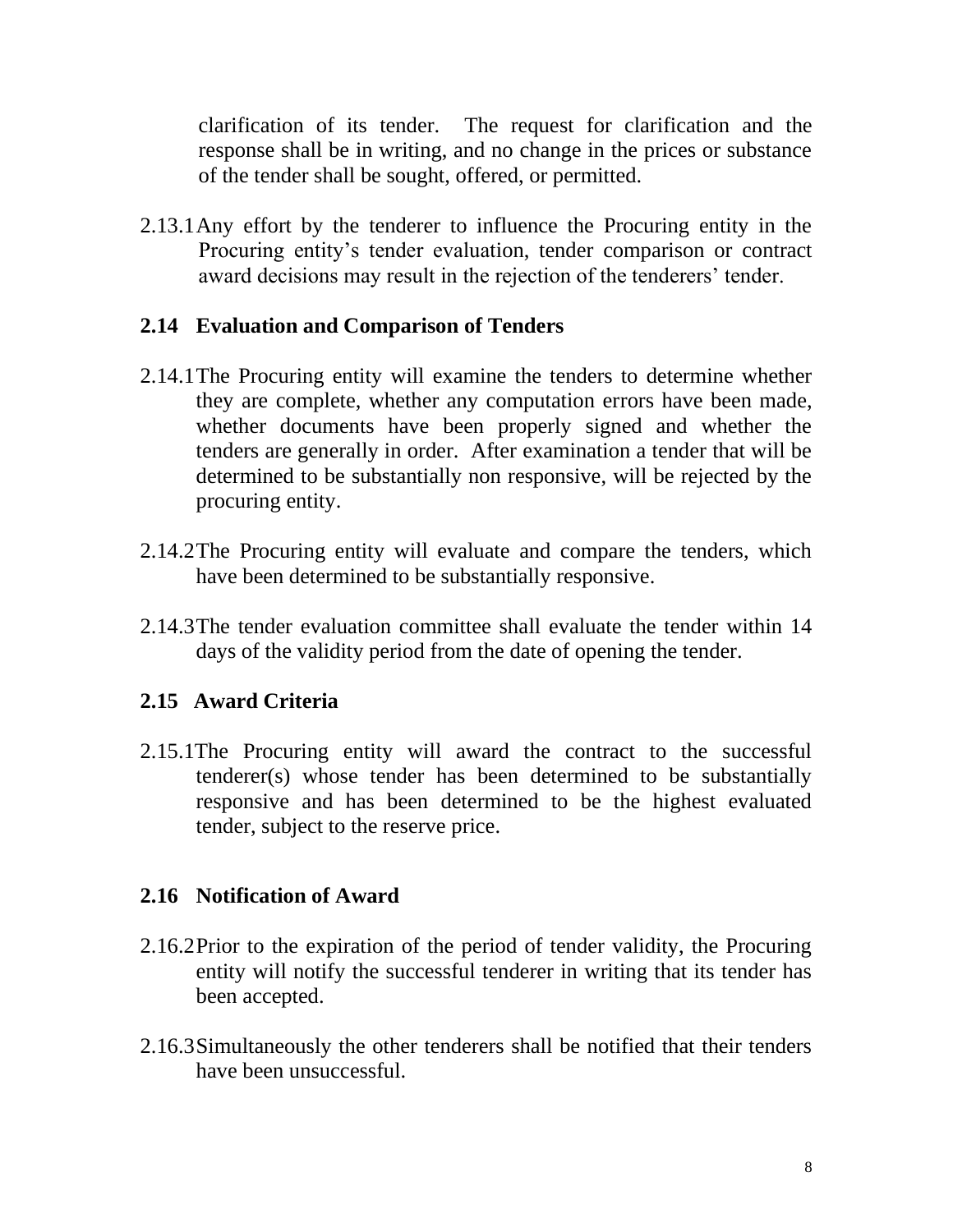### **2.17 Contacting the Procuring entity**

- 2.17.1 No tenderer shall contact the Procuring entity on any matter relating to its tender, from the time of the tender opening to the time the contract is awarded.
- 2.17.2Any effort by a tenderer to influence the Procuring entity in its decisions on tender evaluation, tender comparison, or contract award may result in the rejection of the tenderer's tender.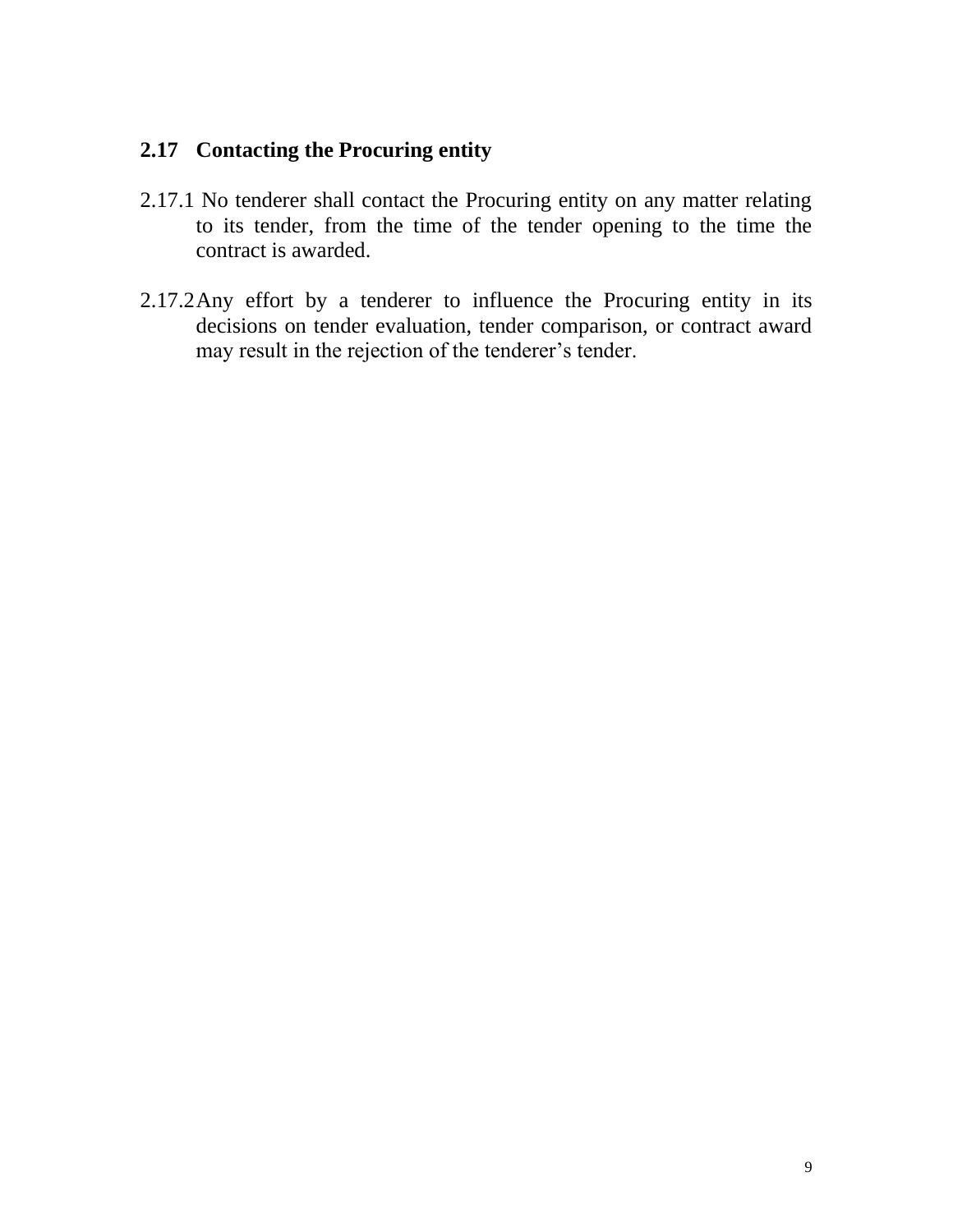# **SECTION III - SCHEDULE OF ITEMS AND PRICES**

#### **LIST OF ITEMS FOR DISPOSAL**

| S/N                     | Description                                 | Condition                   | <b>Storage Yard</b>          | <b>Price Offered</b> |
|-------------------------|---------------------------------------------|-----------------------------|------------------------------|----------------------|
|                         | John Deere (TURBO) 3350 KAE 922E            | Faulty                      | Central Stores Garage        |                      |
| $\overline{2}$          | Lister Engine 3 Pistons                     | Faulty                      | Central Stores Garage        |                      |
| $\overline{\mathbf{3}}$ | Motor Shell                                 | Scrap                       | Central Stores Garage        |                      |
| $\overline{4}$          | Husqvarna 625E Mower                        | Faulty                      | <b>Central Stores Garage</b> |                      |
| 5                       | Briggs & Stratton                           | Faulty                      | <b>Central Stores Garage</b> |                      |
| 6                       | <b>Trena Mower</b>                          | Faulty                      | Central Stores Garage        |                      |
| $\overline{7}$          | Peugeot 205 KQX 957                         | Faulty, to be sold as scrap | <b>Central Stores Garage</b> |                      |
| 8                       | 53.8 KVA Magnicon Generator                 | Faulty                      | Nyeri Hill Farm              |                      |
| 9                       | KAL 314K Jaguar - Daimler                   | Faulty                      | Central Stores Garage        |                      |
| 10                      | Scrap Metal - Cast Iron                     |                             | <b>Central Stores Garage</b> |                      |
| 11                      | Officine Surface Planning machine           | Faulty                      | Central Stores Garage        |                      |
| 12                      | Molding Machine                             | Faulty                      | <b>Central Stores Garage</b> |                      |
| 13                      | Press Machine                               | Faulty                      | Central Stores Garage        |                      |
| 14                      | Briggs & Stratton Gullet Sharpening Machine | Faulty                      | <b>Central Stores Garage</b> |                      |
| 15                      | Mortise Accessory                           | Fair                        | Wood Workshop                |                      |
| 16                      | <b>Band Saw Machine</b>                     | Faulty                      | Wood Workshop                |                      |
| 17                      | <b>Drill Machine</b>                        | Faulty                      | Wood Workshop                |                      |
| 18                      | Oil Press                                   | Faulty                      | Wood Workshop                |                      |
| 19                      | Massey Ferguson 265                         | Fair                        | Nyeri Hill Farm              |                      |
| 20                      | Massey Ferguson small                       | Faulty                      | Nyeri Hill Farm              |                      |
| 21                      | John Deere 2250 KAA 686T                    | Faulty                      | Nyeri Hill Farm              |                      |
| 22                      | International 885                           | Faulty                      | Nyeri Hill Farm              |                      |
| 23                      | KAL 464M Toyota Corolla                     | Fair                        | <b>Finance Office</b>        |                      |
| 24                      | KZD 004 Toyota Corolla                      | Faulty                      | <b>Finance Office</b>        |                      |
| 25                      | KAH 831 L Nissan Half Lorry                 | Faulty                      | Central Stores Garage        |                      |
| 26                      | <b>KUHN Sub Soiler</b>                      | Fair                        | Nyeri Hill Farm              |                      |
| 27                      | KBF 725R Toyota Corolla                     | Good                        | <b>Finance Office</b>        |                      |
| 28                      | <b>NODET Wheat Planter</b>                  | Fair                        | Nyeri Hill Farm              |                      |
| 29                      | Milk Coolant                                | Fair                        | Nyeri Hill Farm              |                      |

#### BIDDER'S SIGNATURE…………………………………………………..

BIDDERS TELEPHONE NUMBER………………………………………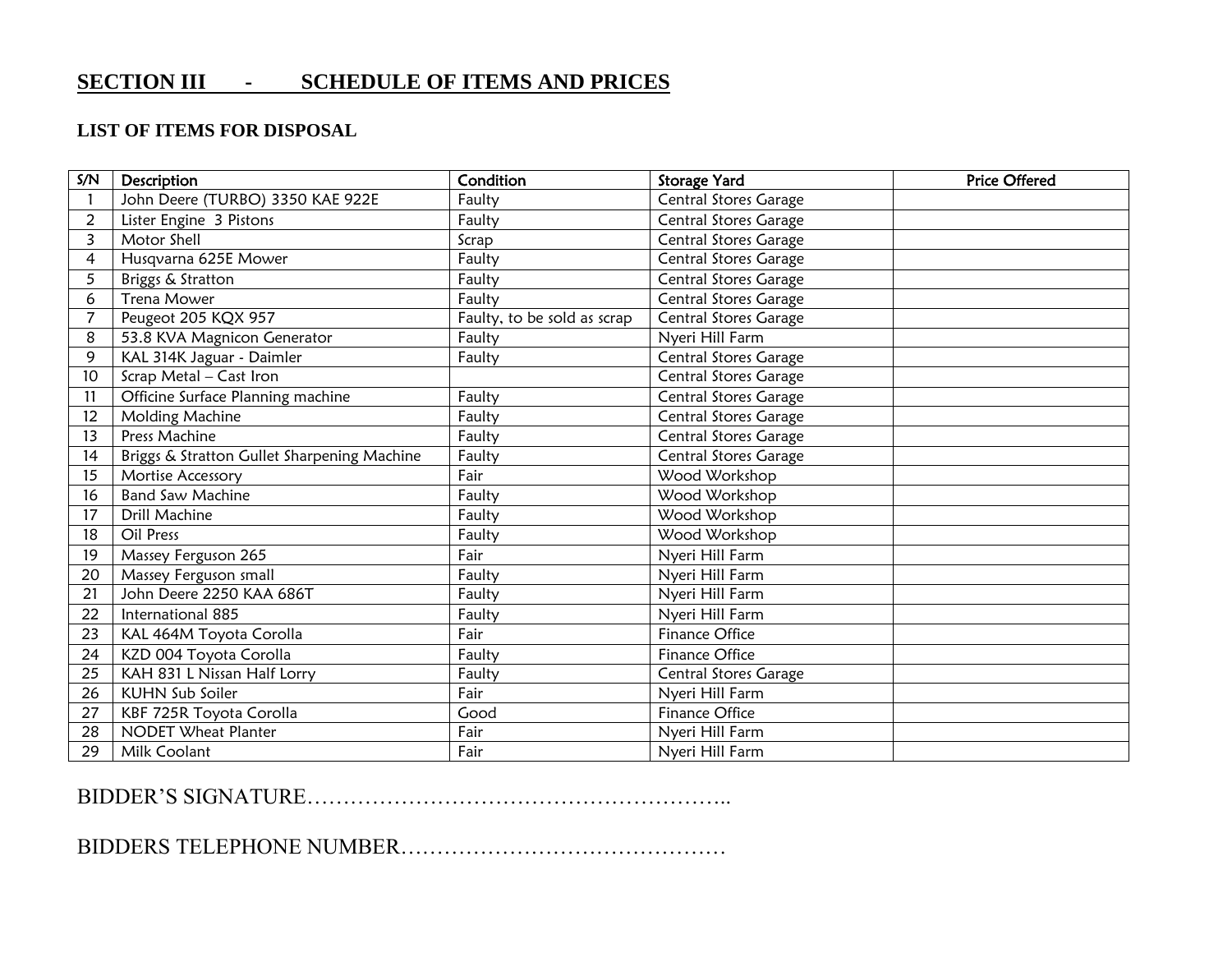#### **ARCHDIOCESE OF NYERI**

#### **General Information**

#### **Part A:**

- **1.** Duly stamped and signed Tender bid document should be obtained from the website [www.adnyeri.org/disposal](http://www.adnyeri.org/disposal) or [www.adnhillfarm.co.ke/disposal](http://www.adnhillfarm.co.ke/disposal)
- **2.** The bidder must duly complete the confidential business questionnaire and the Code of Ethics
- **3.** Potential bidders are advised to inspect the items and verify the condition at the respective venues before they bid their prices.
- **4.** The items shall be sold as is where is to the highest bidder.
- **5.** Successful bidders shall be given **14 days** from the date of award to pay for the items and remove them from the Archdiocese on Nyeri premises.
- **6.** Arrangements to view the listed items can be made via the **Finance Office or Hill Farm** on **0735720627 or 0720097391** on normal working days from **Monday, 28th December, 2020 to Wednesday, 13th January, 2021 from 8.00AM to 4.00PM.**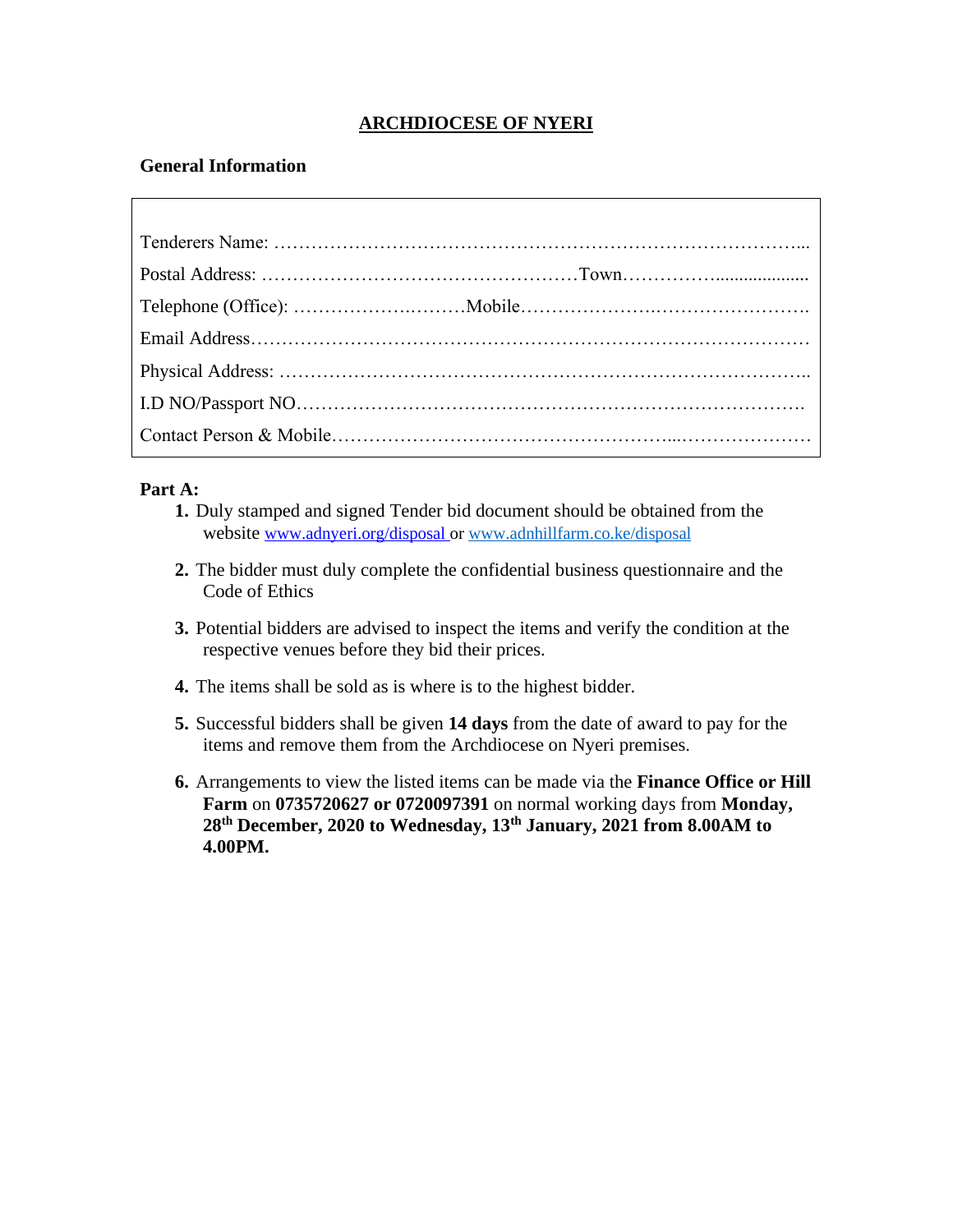#### **SECTION IV- CONDITIONS OF TENDER**

- 4.1 A tenderer may tender for either item and may tender for as many items as he/she wishes.
- 4.2 Tenderers who will be awarded contracts will be required to pay for the items within 14 days and not later than 21 days failure to which the contract award will be cancelled. If there is an administrative review, the review procedures shall be followed.
- 4.3 Tenderers will be required to collect the items they have paid for within fourteen (14) days after making the payment failure to which storage charges will be charged.
- 4.4 Items tendered for below the reserve price will be retained by the procuring entity.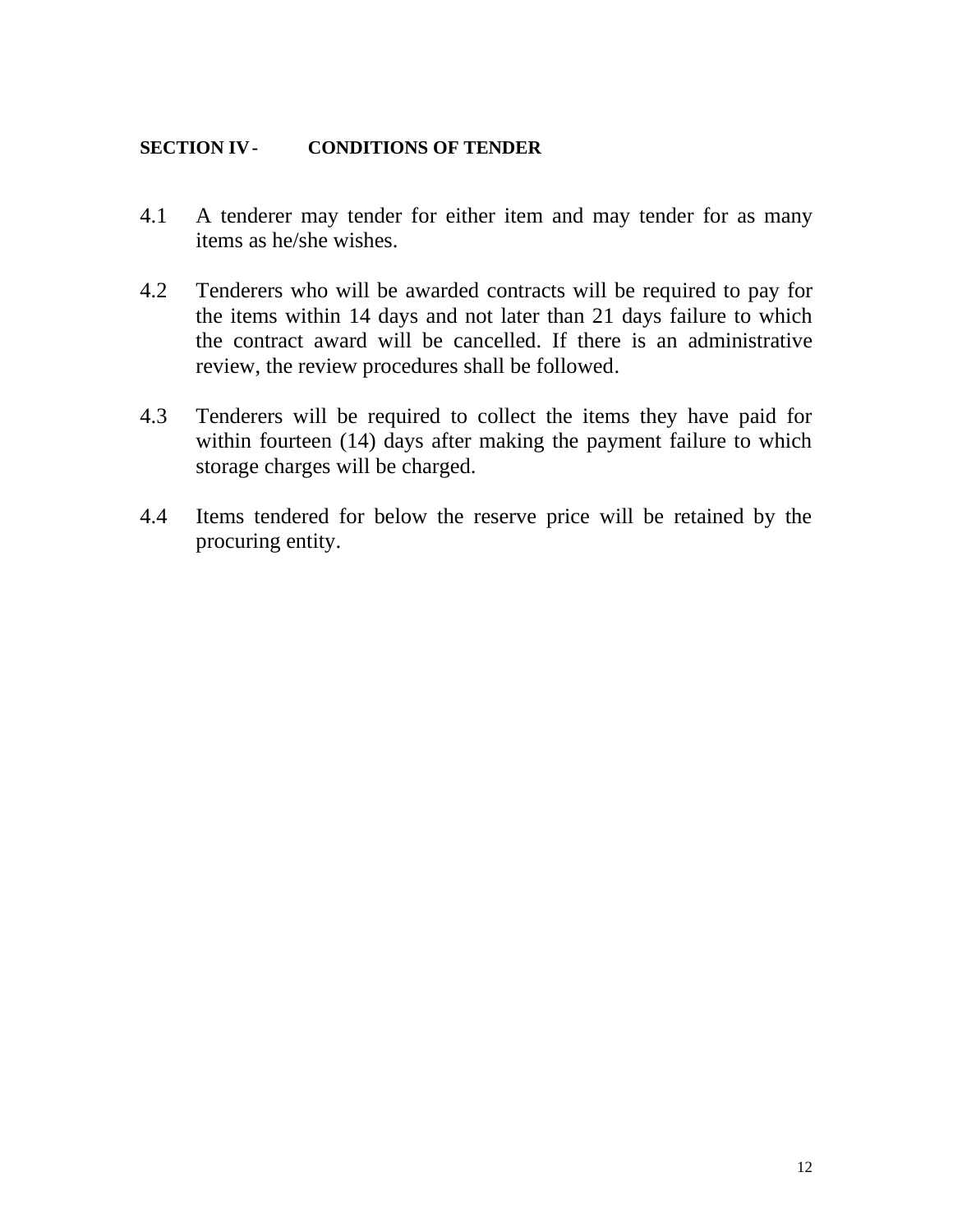# **SECTION V - STANDARD FORMS**

### **Notes on Standard Forms**

5.1 The form of tender, the confidential business questionnaire form and the code of conduct commitment declaration form must be completed by the tenderers and returned with the tender.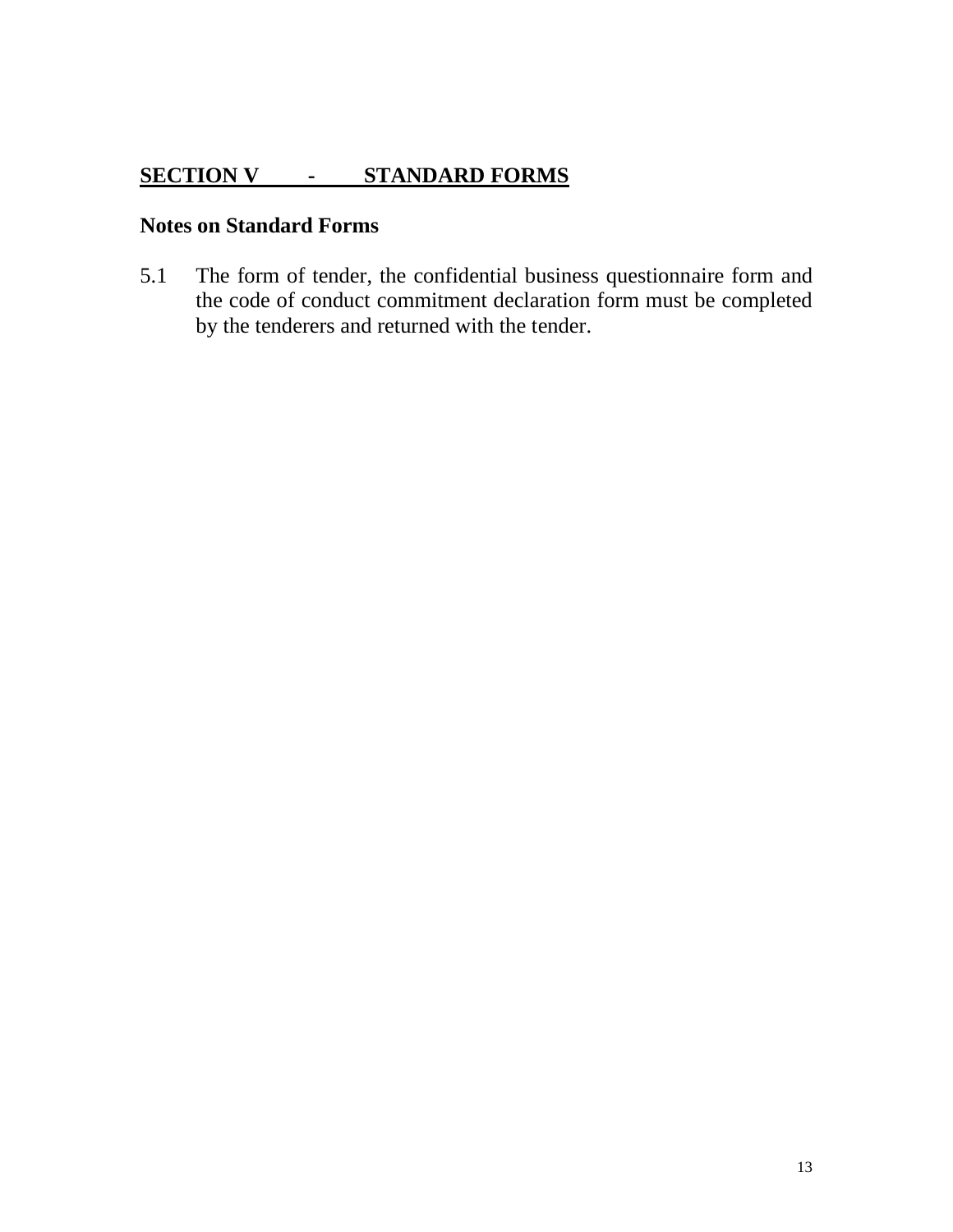# **5.1 Form of Tender**

Date: Tender No.

To: ……………………………

…………………………….

[*Name and address of procuring entity]*

Gentlemen and/or Ladies:

1. Having examined the tender documents including Addenda. Nos. …………………………. [*Insert numbers].* I/WE offer to purchase and collect all the items offered to us in conformity with the said tender documents for the sum of ……………………………………………………………………………… …………………………….*[total tender amount in words and figures]* or such other sums as may be ascertained in accordance with the Schedule of Prices attached herewith and made part of this Tender.

2. We undertake, if our Tender is accepted, to pay for and collect the items in accordance with the requirements of the tender.

3. We agree to abide by the tender for a period of ……..*[number]* days from the date fixed for tender opening of the Instructions to tenderers, and it shall remain binding upon us and may be accepted at any time before the expiration of that period.

4. We understand that you are not bound to accept the highest or any tender that you may receive.

Dated this  $\frac{1}{20}$  day of  $\frac{20}{20}$ 

[*Signature] [In the capacity of]*

Duly authorized to sign tender for and on behalf of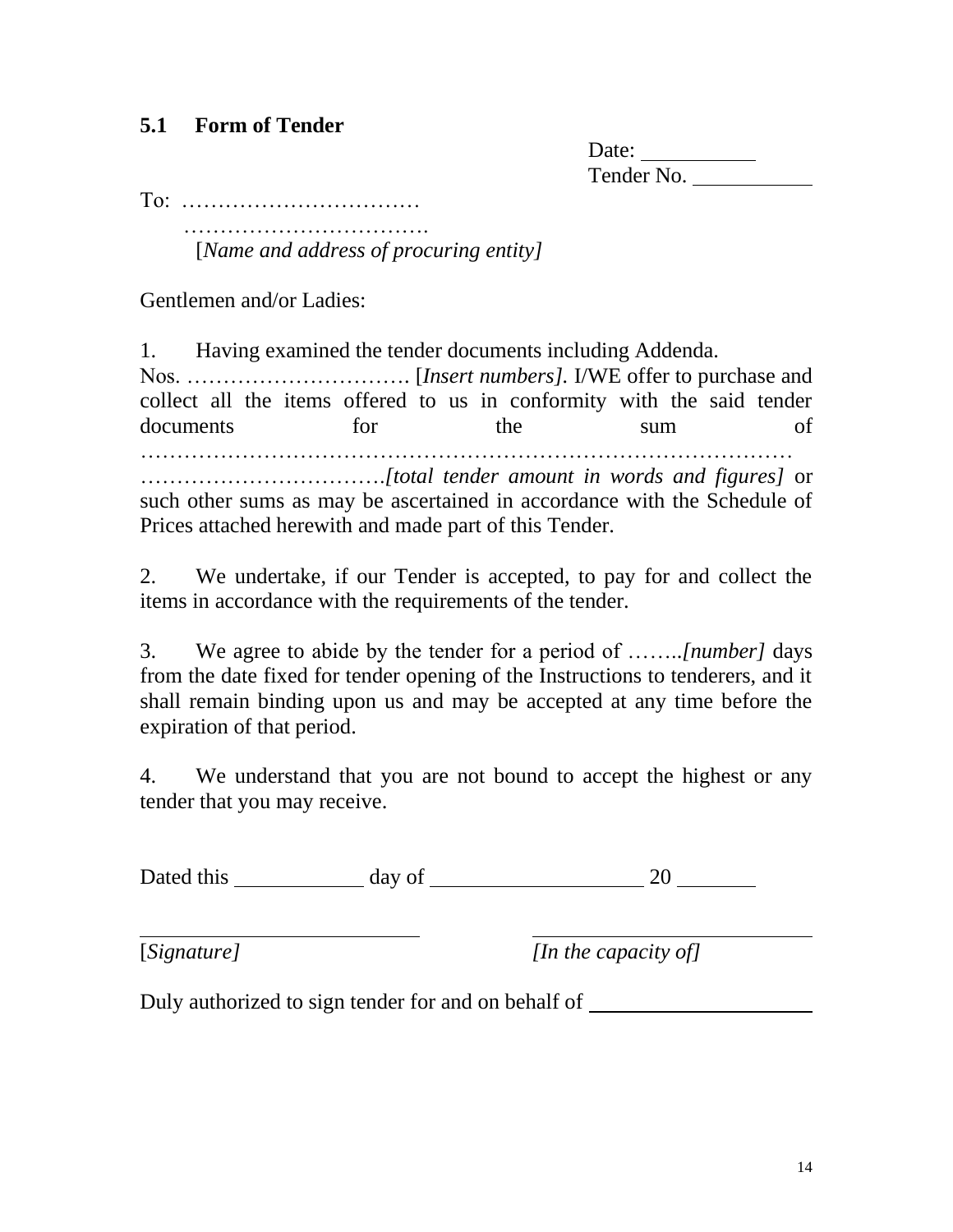# **5.2 CONFIDENTIAL BUSINESS QUESTIONNAIRE FORM**

You are requested to give the particulars indicated in Part 1 and either Part 2 (a), 2 (b) or 2 (c ) whichever applies to your type of business.

You are advised that it is a serious offence to give false information on this form

| Part $1 - \text{General}$ |  |
|---------------------------|--|
|                           |  |
|                           |  |
|                           |  |
|                           |  |
|                           |  |
|                           |  |
|                           |  |
|                           |  |
|                           |  |

|                                                                                                         | Part $2(a)$ – Sole Proprietor   |                                 |               |
|---------------------------------------------------------------------------------------------------------|---------------------------------|---------------------------------|---------------|
|                                                                                                         |                                 |                                 |               |
|                                                                                                         | Part 2 (b) Partnership          |                                 |               |
| Given details of partners as follows:                                                                   |                                 |                                 |               |
| Name                                                                                                    |                                 | Nationality Citizenship Details | <b>Shares</b> |
| 2<br>3                                                                                                  |                                 |                                 |               |
| 4                                                                                                       |                                 |                                 |               |
|                                                                                                         | Part 2 (c) – Registered Company |                                 |               |
| Private or Public<br>State the nominal and issued capital of company –<br>Nominal Kshs.<br>Issued Kshs. |                                 |                                 |               |
| Given details of all directors as follows                                                               |                                 |                                 |               |
| Name                                                                                                    |                                 | Nationality Citizenship Details | <b>Shares</b> |
|                                                                                                         |                                 |                                 |               |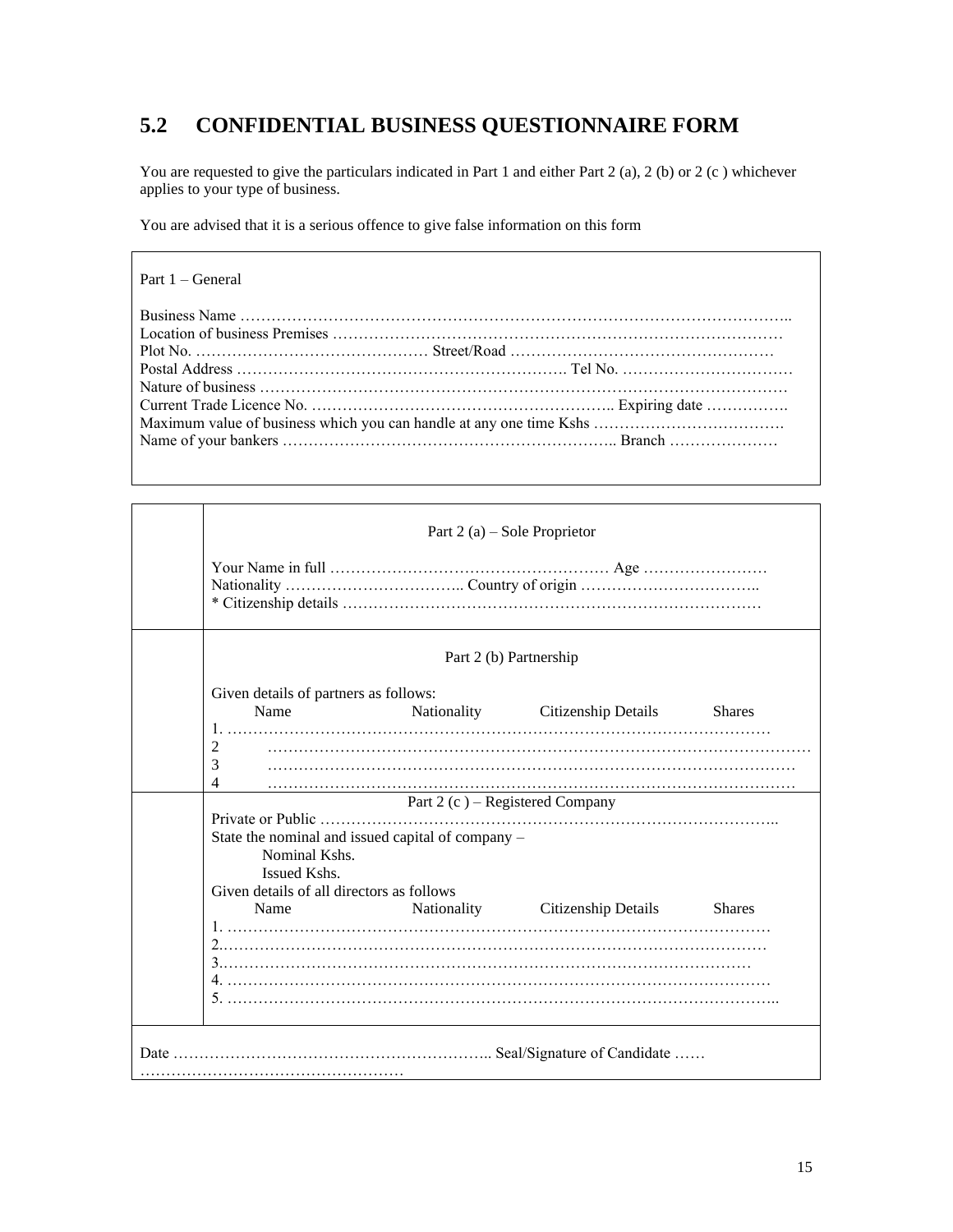### **5.3 CODE OF ETHICS**

#### **THE CODE OF ETHICS FOR PERSONS PARTICIPATING IN PROCUREMENT AND ASSET DISPOSAL ACTIVITIES PART I STATEMENT OF INTENT**

This Code of Ethics is made pursuant to the provisions of section 181 of the Public Procurement and Asset Disposal Act, 2015 and is intended to set minimum standards of ethical behavior for persons participating in procurement and asset disposal activities in Kenya and to ensure compliance with the Act and the Regulations and the adoption of good business practices.

#### **1. SCOPE OF APPLICATION.**

The Code of Ethics shall apply to persons participating in Catholic Archdiocese of Nyeri procurement or disposal of assets.

### **2. OBJECTIVE OF THE CODE.**

The objective of the Code is to set minimum standards of ethical behavior for persons to ensure compliance with the Act and the Regulations and the adoption of good business practices.

#### **3. COMMITMENT TO THE CODE**

A person shall sign and commit to this Code in the form set out in the First Schedule to this Code and submit to the procuring entity as part of the bid documents.

#### **PART II—REQUIREMENTS OR OBLIGATIONS**

### **4. COMPLIANCE WITH THE CONSTITUTION, LAWS AND REGULATIONS**

A person participating in procurement and asset disposal activities shall, among others, comply with the Constitution, the Act and its attendant regulations, this Code of Ethics, rules and practices relating to ethics and integrity, and other laws related to taxation, labour, health and safety standards as well as environmental protection.

#### **5. PROFESSIONALISM**

- *a)* A person participating in procurement and asset disposal activities shall comply with professional standards of their industry or of any professional body of which they are members.
- b) Where that person is a member of a professional body, the person shall uphold the code of ethics of the respective profession and be of good professional standing.
- c) A person who has been de-registered from a professional body shall not qualify for a tender or be engaged in any procurement.

### **6. ETHICS AND INTEGRITY**

A person shall at all times maintain unquestionable standards of ethics and integrity in the procurement and disposal process.

#### **7. COURTESY AND RESPECT**

A person participating in procurement and disposal process shall accord respect and courtesy to the officer(s) and other persons in all their dealings.

#### **8. IMPARTIALITY**

A person shall not engage in any act that may promote or encourage patronage, tribalism, cronyism and nepotism or any other form of preferential treatment in the procurement or disposal proceeding.

#### **9. GIFTS, FAVORS AND OTHER BENEFITS**

A person shall not offer or give gifts of any kind to entity(s) or the employees except as may be authorized by law, regulations, policies and codes of conduct from time to time issued by the Authority or any other relevant agencies.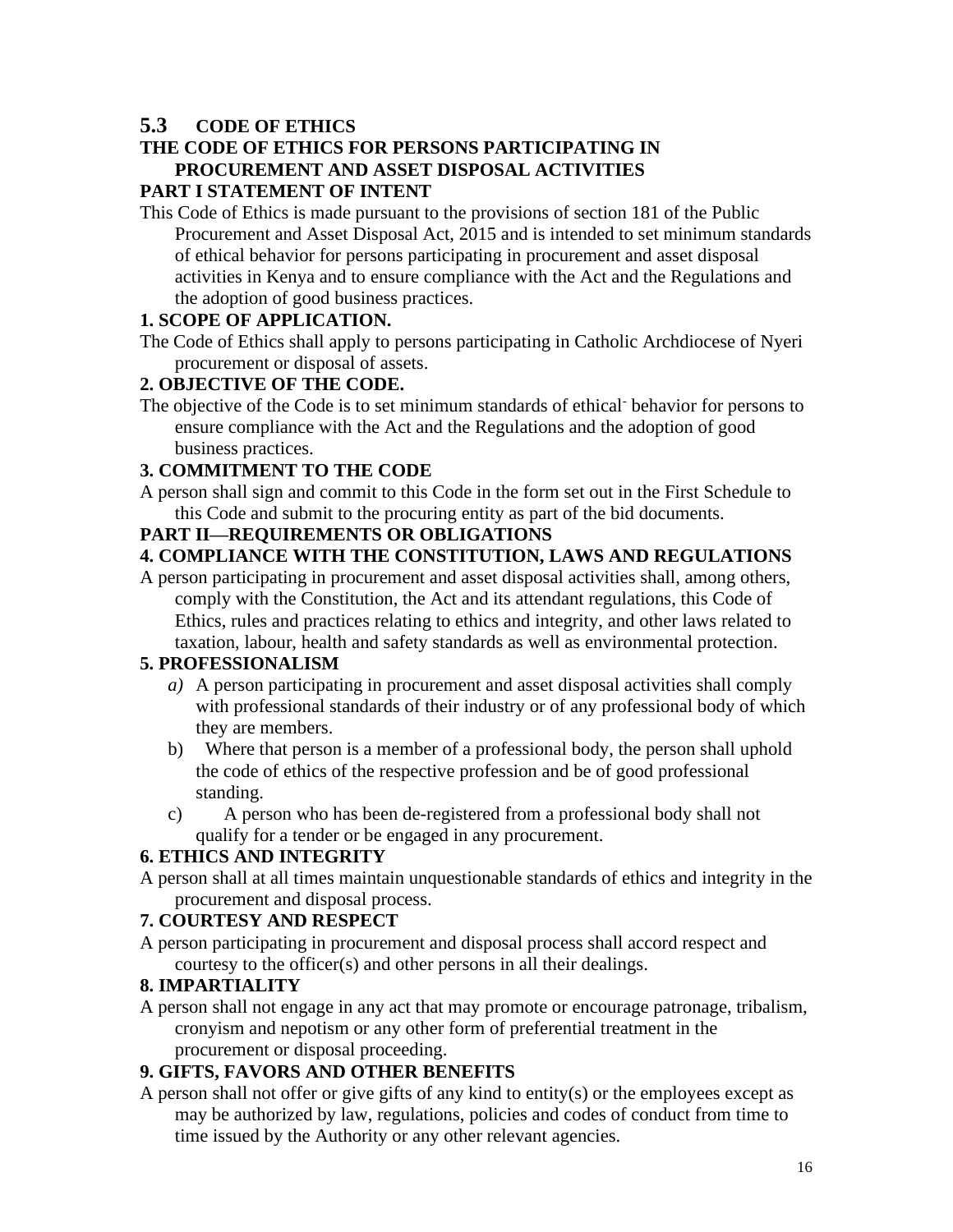#### **10. PROHIBITION AGAINST CORRUPT, FRAUDULENT, COERCIVE, COLLUSIVE AND UNETHICAL PRACTICES**

A person shall not *—*

(a) contact, unduly influence or exert pressure on any member of a committee or any other employee, agent of a procuring entity to take a particular action which favors or tends to favor them;

(b) engage in any form of corruption, collusive, coercive and or unethical practices;

(c) engage in, nor be a party to, agreements, business practices or conduct that, as a matter of law, are anti-competition; or

Directly or indirectly engage in any act that may interfere or have adverse effects on the procurement or disposal proceeding.

### **11. PERFORMANCE OF DUTIES**

(i) A person shall—

*(a,)* sign and commit to Code of Ethics in a tender, proposal or quotation submitted and failure to commit to the Code of Ethics shall lead to automatic disqualification;

(b) obtain and submit bid documents in the manner prescribed in the tender or disposal notice and tender documents;

(c) ensure that certified copies of all mandatory documents required in procurement or disposal proceeding such as certificates are availed; and

(d) Supply the right quantity and quality of the contracted item, deliver at the stipulated time(s) and perform the obligations of the contract.

#### (ii) A person shall *—*

(a) ensure that competent persons carry out the contractual obligations of the person; and

(b) Accept full responsibility for all goods, works, services which have been provided.

### **12. COMMUNICATION OF INFORMATION**

A person shall —

(a) observe communication requirements during the bidding process as provided for in the Act, Regulations, tender documents and practices;

 $\overline{c}_{(b)}$  respond promptly and courteously to all lawful requests for information, clarifications, and complaints in relation to the procurement or a contract;

(c) ensure that all information provided to procuring entities is given in writing by authorized officers of the person; and

(d) Ensure that information given while participating in procurement or disposal is true, accurate and fair, and not designed to mislead the procurement entity.

### **13. DUTY TO DISCLOSE BUSINESS INFORMATION**

A person shall at the times of bidding, provide a list of directors, beneficial owners and any other relevant information regarding the business entity through which the person seeks to trade with a procuring entity as may from time be provided in the bid document.

#### **14. DUTY NOT TO GIVE FALSE, MALICIOUS OR MISLEADING INFORMATION**

A person shall not give false, malicious or misleading information to a procuring entity, Authority or any other entity regarding any matter involving the procurement or disposal process or a person involved in the procurement or disposal process.